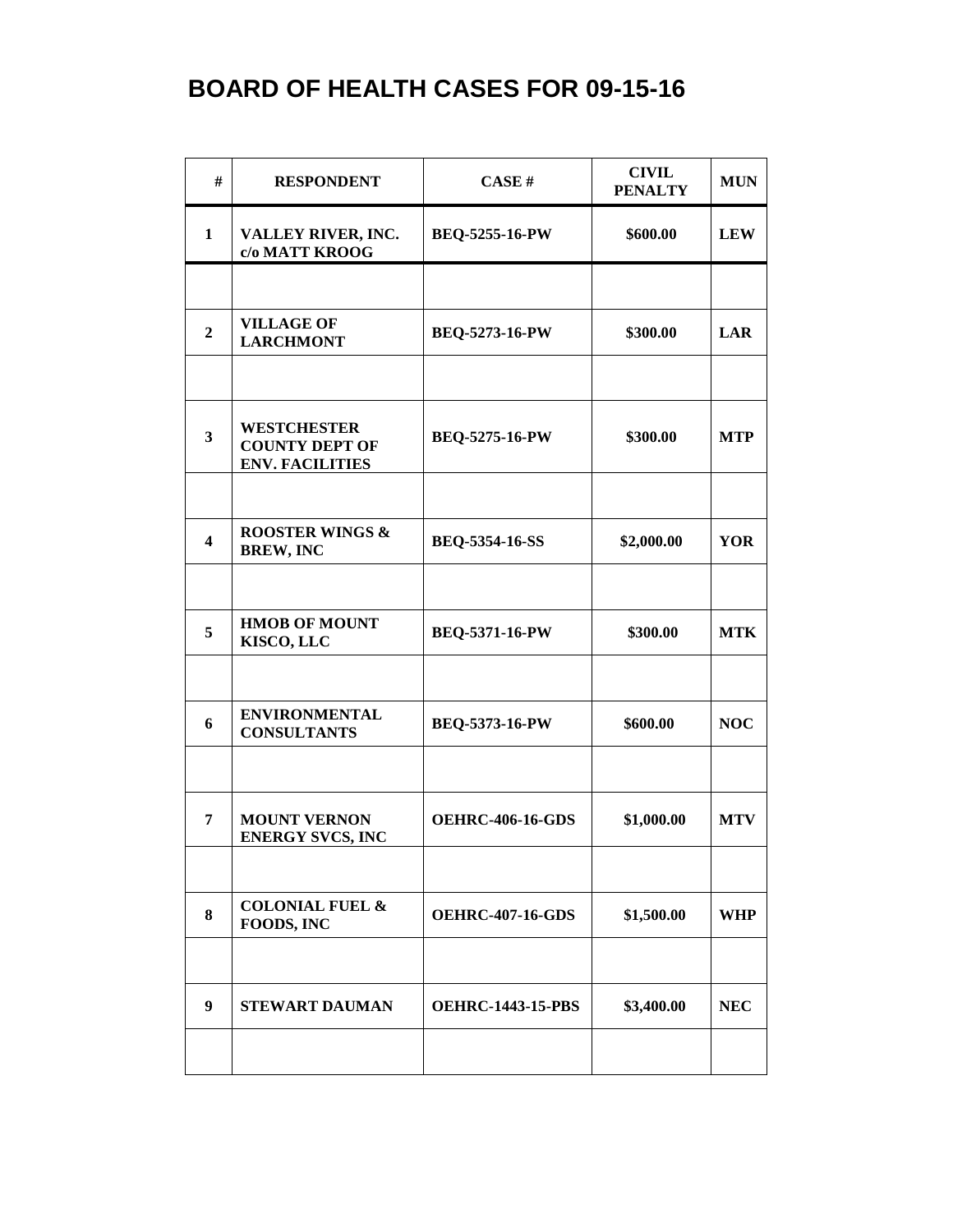| #  | <b>RESPONDENT</b>                                                       | CASE#                    | <b>CIVIL</b><br><b>PENALTY</b> | <b>MUN</b> |
|----|-------------------------------------------------------------------------|--------------------------|--------------------------------|------------|
| 10 | <b>SHAWNEE GARDENS</b><br><b>CONDOMINIUM.</b> c/o LE<br>PARC MANAGEMENT | <b>OEHRC-1446-15-PBS</b> | \$250.00                       | YON        |
|    |                                                                         |                          |                                |            |
| 11 | <b>TARRYTOWN SNACK</b><br>MART, INC                                     | <b>OEHRC-401-16-PBS</b>  | \$1,500.00                     | <b>TTN</b> |
|    |                                                                         |                          |                                |            |
| 12 | <b>COLONIAL FOOD &amp;</b><br><b>FUEL, INC</b>                          | <b>OEHRC-407-16-PBS</b>  | \$250.00                       | <b>WHP</b> |
|    |                                                                         |                          |                                |            |
| 13 | <b>RIVERDALE GAS</b>                                                    | <b>OEHRC-601-16-PBS</b>  | \$5,250.00                     | YON        |
|    |                                                                         |                          |                                |            |
| 14 | <b>BILL WOLF</b><br><b>PETROLEUM</b>                                    | <b>OEHRC-602-16-PBS</b>  | \$5,900.00                     | <b>SCD</b> |
|    |                                                                         |                          |                                |            |
| 15 | <b>RIDGE STREET RYE</b><br><b>BROOK, LLC</b>                            | <b>OEHRC-604-16-PBS</b>  | \$5,500.00                     | <b>POC</b> |
|    |                                                                         |                          |                                |            |
| 16 | <b>WESTCHESTER</b><br><b>REALTY ASSOC</b>                               | <b>OEHRC-1200-16-PBS</b> | \$6,850.00                     | COR        |
|    |                                                                         |                          |                                |            |
| 17 | <b>J. LAMBERTI</b><br><b>AUTOMOTIVE</b>                                 | <b>OEHRC-1301-16-PBS</b> | \$6,000.00                     | <b>RYE</b> |
|    |                                                                         |                          |                                |            |
| 18 | <b>602 NORTH MAIN STR</b><br><b>REALTY CORP</b>                         | <b>OEHRC-1302-16-PBS</b> | \$5,000.00                     | <b>POC</b> |
|    |                                                                         |                          |                                |            |
| 19 | <b>CANAL ASPHALT, INC</b>                                               | <b>OEHRC-1304-16-PBS</b> | \$12,200.00                    | <b>MTV</b> |
|    |                                                                         |                          |                                |            |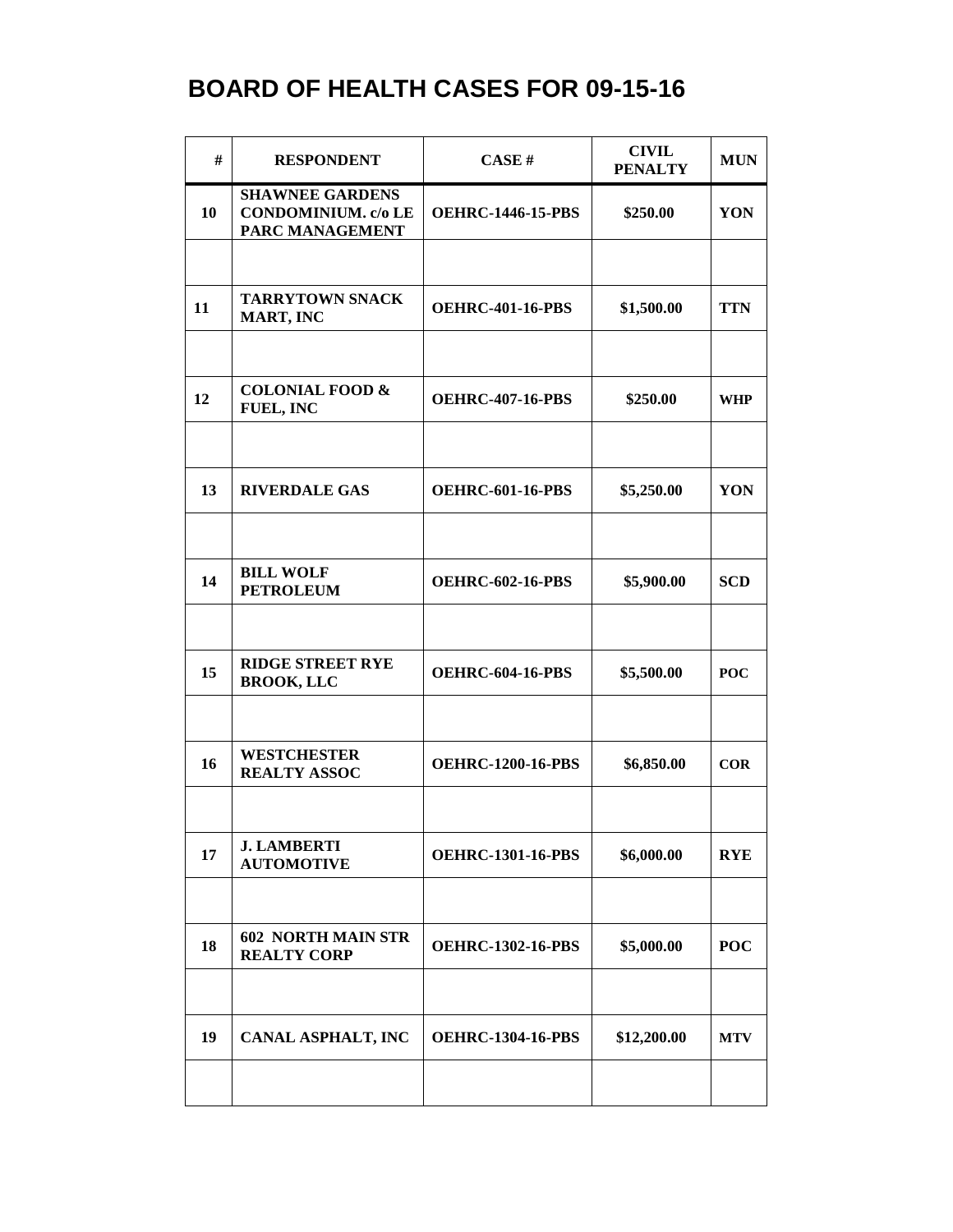| #  | <b>RESPONDENT</b>                                                      | CASE#                         | <b>CIVIL</b><br><b>PENALTY</b> | <b>MUN</b> |
|----|------------------------------------------------------------------------|-------------------------------|--------------------------------|------------|
| 20 | <b>SOUTH STREET</b><br><b>MATERIALS, LLC</b>                           | <b>OEHRC-1306-16-PBS</b>      | \$1,700.00                     | <b>PEE</b> |
|    |                                                                        |                               |                                |            |
| 21 | <b>120 HARTSDALE</b><br><b>CORP/WPMG INC</b>                           | <b>OEHRC-1400-16-PBS</b>      | \$2,000.00                     | <b>GRB</b> |
|    |                                                                        |                               |                                |            |
| 22 | POPHAM HALL, LLC                                                       | <b>OEHRC-1403-16-PBS</b>      | \$4,100.00                     | <b>SCD</b> |
|    |                                                                        |                               |                                |            |
| 23 | <b>MEADOW COURT</b><br><b>CONDO.</b> c/o PLATZNER<br><b>INT. GROUP</b> | <b>OEHRC-1404-16-PBS</b>      | \$550.00                       | <b>BRX</b> |
|    |                                                                        |                               |                                |            |
| 24 | <b>NORTH CASTLE REC.</b><br><b>AND PARKS</b>                           | <b>OEHRC-1407-16-PBS</b>      | \$700.00                       | <b>NOC</b> |
|    |                                                                        |                               |                                |            |
| 25 | <b>GREEN TOWERS, INC</b>                                               | <b>OEHRC-1409-16-PBS</b>      | \$700.00                       | YON        |
|    |                                                                        |                               |                                |            |
| 26 | <b>ROYAL REGENCY</b><br><b>HOTEL</b>                                   | <b>OEHRC-1502-16-PBS</b>      | \$1,000.00                     | YON        |
|    |                                                                        |                               |                                |            |
| 27 | PULLUM/SIBLING<br>FUEL CO, INC                                         | <b>OEHRC-1537-15-SP</b>       | \$2,000.00                     | YON        |
|    |                                                                        |                               |                                |            |
| 28 | VINNY'S TRUCKING,<br><b>INC</b>                                        | <b>OEHRC-1537-15-</b><br>SP/B | \$1,000.00                     | YON        |
|    |                                                                        |                               |                                |            |
| 29 | VINNY'S TRUCKING,<br><b>INC</b>                                        | <b>OEHRC-100-16-SP/A</b>      | \$6,000.00                     | YON        |
|    |                                                                        |                               |                                |            |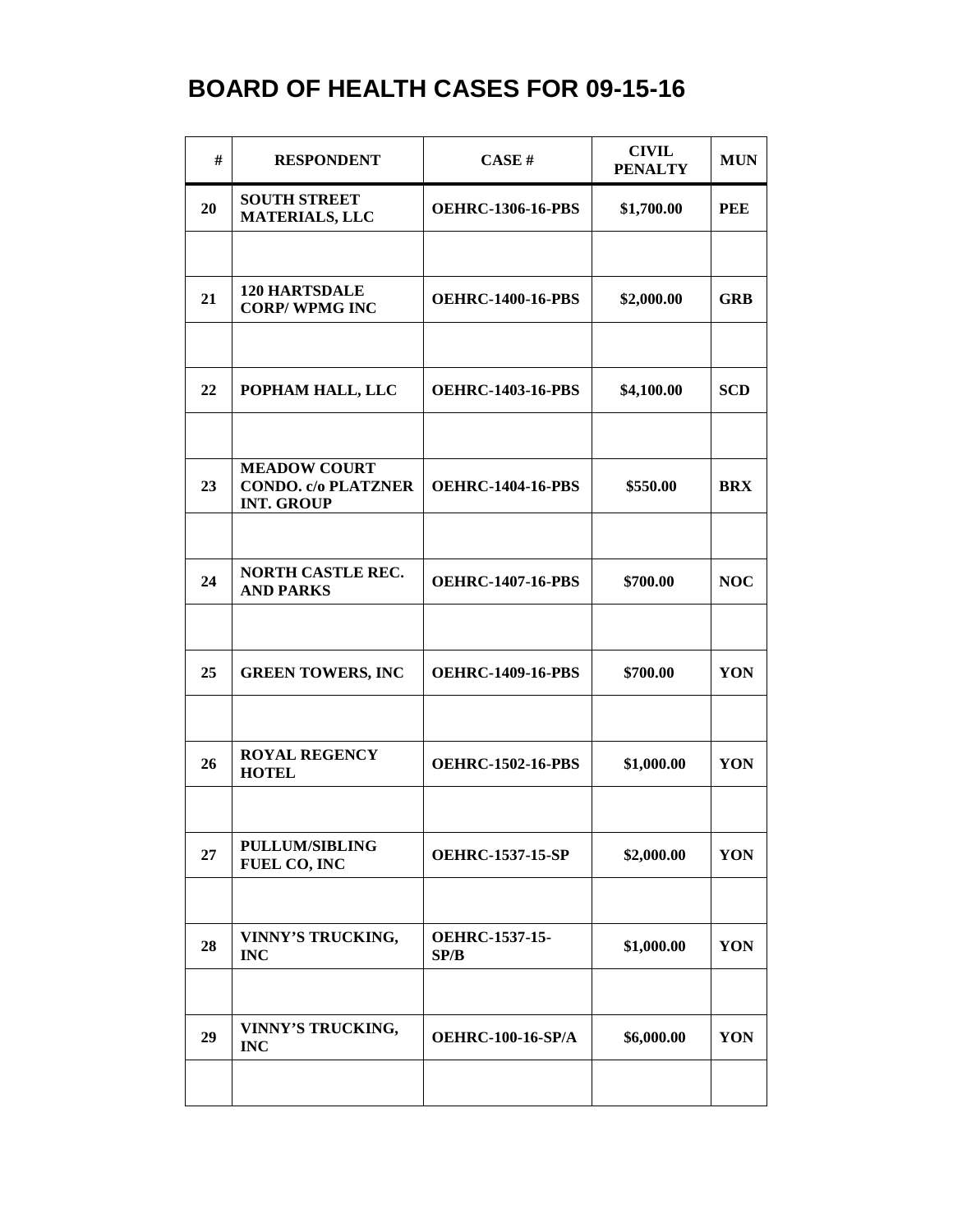| #  | <b>RESPONDENT</b>                                                                  | CASE H                  | <b>CIVIL</b><br><b>PENALTY</b> | <b>MUN</b> |
|----|------------------------------------------------------------------------------------|-------------------------|--------------------------------|------------|
| 30 | <b>NYC OIL, CORP</b>                                                               | <b>OEHRC-1505-16-SP</b> | \$4,000.00                     | <b>MTV</b> |
|    |                                                                                    |                         |                                |            |
| 31 | REET ENTERPRISES,<br><b>INC/ CITGO FOOD</b><br><b>MART</b>                         | <b>PHP-013-16-ATUPA</b> | \$2,100.00                     | <b>PEE</b> |
|    |                                                                                    |                         |                                |            |
| 32 | <b>PATRICIO RECORDS</b><br>#4                                                      | <b>PHP-033-16-ATUPA</b> | \$3,100.00                     | <b>OSV</b> |
|    |                                                                                    |                         |                                |            |
| 33 | <b>WALGREEN EASTERN</b><br><b>CO., INC/WALGREENS</b><br>#11291                     | <b>PHP-045-16-ATUPA</b> | \$2,100.00                     | <b>DBF</b> |
|    |                                                                                    |                         |                                |            |
| 34 | TWO MEN & A LADY,<br><b>INC/GORDON'S DELI</b><br><b>CAFÉ</b>                       | <b>PHP-053-16-ATUPA</b> | \$1,550.00                     | <b>NSM</b> |
|    |                                                                                    |                         |                                |            |
| 35 | THE GLASS ROOM,<br><b>INC/THE GLASS</b><br><b>ROOM</b>                             | <b>PHP-067-16-ATUPA</b> | \$1,350.00                     | <b>POC</b> |
|    |                                                                                    |                         |                                |            |
| 36 | <b>KIMBERLY RANDALL</b>                                                            | PHP-1208-15-AV          | \$2,000.00                     | YON        |
|    |                                                                                    |                         |                                |            |
| 37 | <b>ROOSTER WINGS &amp;</b><br><b>BREW, INC/ ROOSTER</b><br><b>WINGS &amp; BREW</b> | <b>PHP-5320-16-FSE</b>  | \$3,150.00                     | <b>YTN</b> |
|    |                                                                                    |                         |                                |            |
| 38 | <b>MAPLE COOKIE OF</b><br>WEST., LLC/PINOT'S<br><b>PALETTE</b>                     | <b>PHP-5990-16-FSE</b>  | \$300.00                       | <b>MMV</b> |
|    |                                                                                    |                         |                                |            |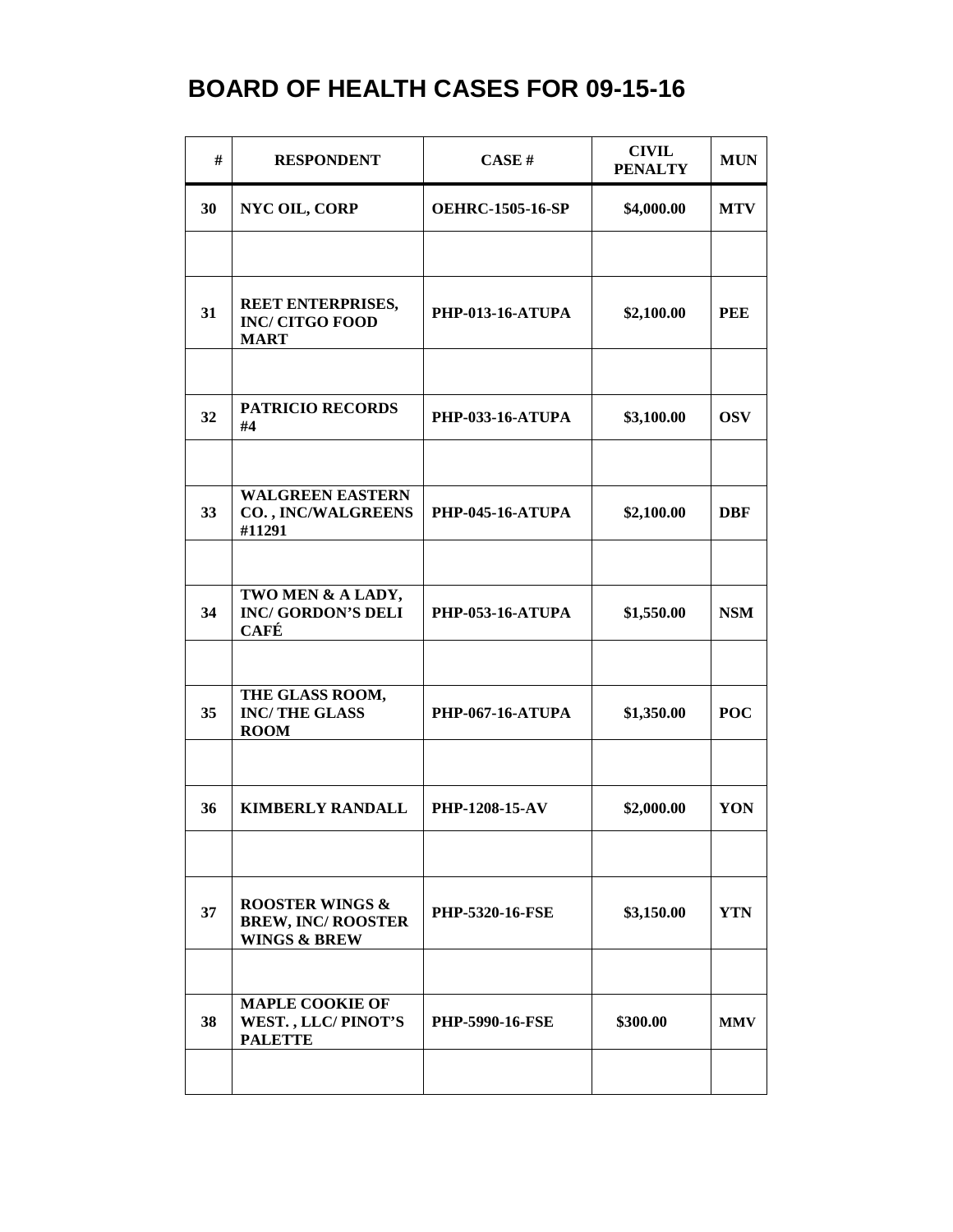| #  | <b>RESPONDENT</b>                                                                                 | CASE#                  | <b>CIVIL</b><br><b>PENALTY</b> | <b>MUN</b> |
|----|---------------------------------------------------------------------------------------------------|------------------------|--------------------------------|------------|
| 39 | DHISHA, LLC/<br><b>MUMBAI SPICES</b>                                                              | <b>PHP-6235-16-FSE</b> | \$2,450.00                     | YON        |
|    |                                                                                                   |                        |                                |            |
| 40 | THE NEW SUMMIT<br><b>LAKE CAFES, INC/</b><br>THE NEW SUMMIT<br><b>LAKE CAFÉ</b>                   | <b>PHP-6269-16-FSE</b> | \$1,400.00                     | <b>MTP</b> |
|    |                                                                                                   |                        |                                |            |
| 41 | HOMESTYLE @ WEST.<br><b>COUNTY CTR, INC/</b><br>HOMESTYLE @ WEST.<br><b>COUNTY</b>                | PHP-6316-16-FSE        | \$300.00                       | <b>WHP</b> |
|    |                                                                                                   |                        |                                |            |
| 42 | RAYSTON REST.,<br><b>CORP/PORTCHESTER</b><br><b>COACH DINER</b>                                   | <b>PHP-6332-16-FSE</b> | \$6,250.00                     | <b>POC</b> |
|    |                                                                                                   |                        |                                |            |
| 43 | <b>FRANKIE &amp; LUIGI'S</b><br>PIZZA & REST, INC/<br><b>FRANKIE &amp; LUIGI'S</b><br><b>REST</b> | <b>PHP-6333-16-FSE</b> | \$3,000.00                     | <b>POC</b> |
|    |                                                                                                   |                        |                                |            |
| 44 | TOWER CAFÉ, INC/<br><b>TOWER CAFÉ</b>                                                             | PHP-6352-16-FSE        | \$3,850.00                     | <b>NER</b> |
|    |                                                                                                   |                        |                                |            |
| 45 | <b>QUEENS CITY SUPER</b><br><b>BUFFET, INC/ QUEENS</b><br><b>CITY SUPER BUFFET</b>                | PHP-6354-16-FSE        | \$10,250.00                    | <b>NER</b> |
|    |                                                                                                   |                        |                                |            |
| 46 | <b>NICKY'S ITALIAN</b><br>FOODS, INC/NICKY'S<br><b>ITALIAN FOODS &amp;</b><br><b>PIZZA</b>        | <b>PHP-6355-16-FSE</b> | \$3,850.00                     | <b>LAR</b> |
|    |                                                                                                   |                        |                                |            |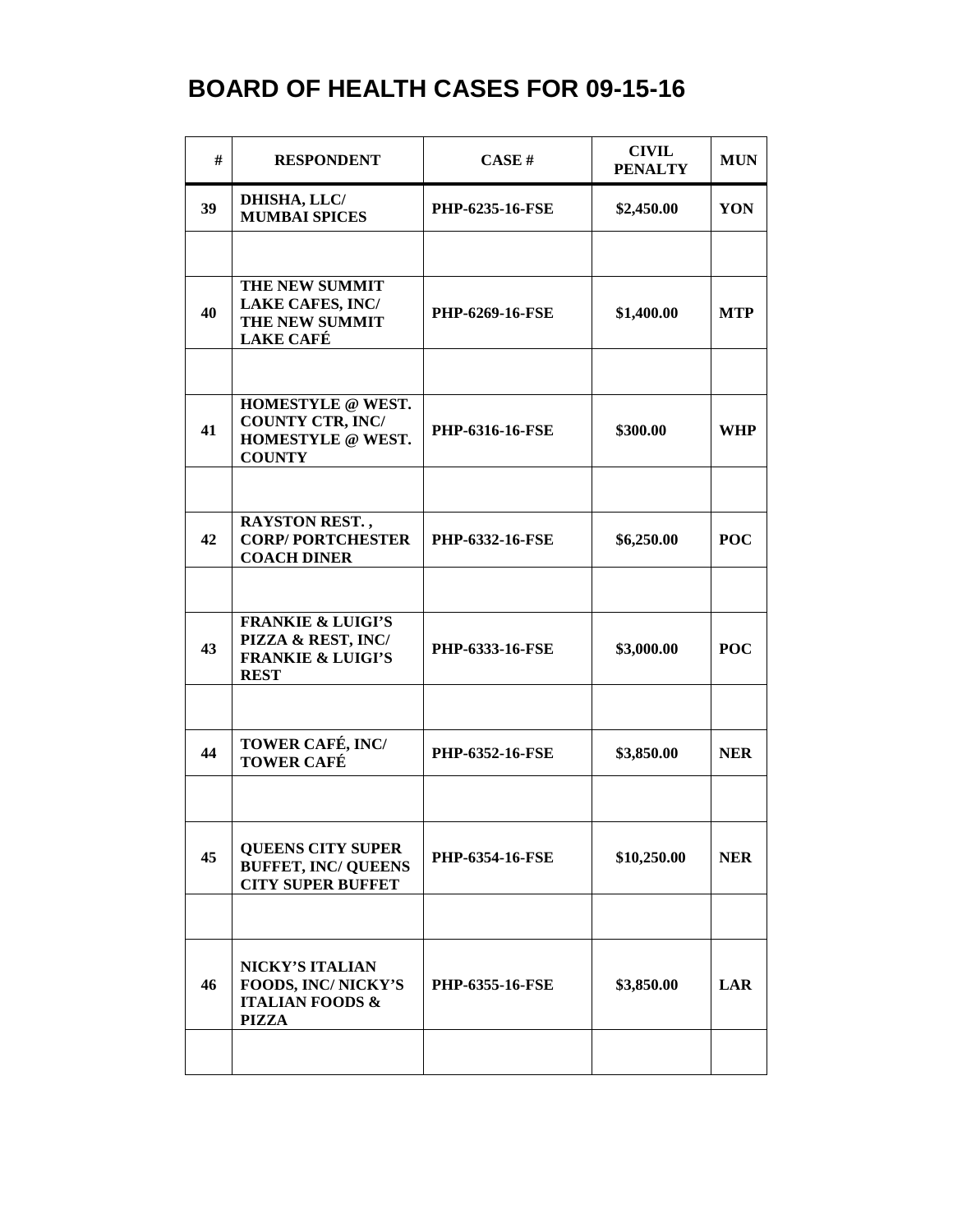| #  | <b>RESPONDENT</b>                                                                | CASE H                 | <b>CIVIL</b><br><b>PENALTY</b> | <b>MUN</b> |
|----|----------------------------------------------------------------------------------|------------------------|--------------------------------|------------|
| 47 | <b>BRUCE. CLTD</b><br>PARTNERSHIP/<br><b>MCDONALD'S #2923</b>                    | PHP-6357-16-FSE        | \$800.00                       | <b>NER</b> |
|    |                                                                                  |                        |                                |            |
| 48 | <b>CRIOLLITO REST.</b><br><b>INC/CRIOLLITO REST</b>                              | <b>PHP-6367-16-FSE</b> | \$300.00                       | <b>POC</b> |
|    |                                                                                  |                        |                                |            |
| 49 | <b>DUMPLING PLUS,</b><br><b>CORP/DUMPLING</b><br><b>PLUS</b>                     | PHP-6368-16-FSE        | \$2,800.00                     | <b>BRX</b> |
|    |                                                                                  |                        |                                |            |
| 50 | TAI YUAN, INC/RAY'S<br><b>CAFÉ</b>                                               | PHP-6376-16-FSE        | \$2,500.00                     | <b>LAR</b> |
|    |                                                                                  |                        |                                |            |
| 51 | LA GLADY'S REST<br><b>INC/LA GLADY'S</b><br><b>RESTAURANT</b>                    | PHP-6394-16-FSE        | \$900.00                       | <b>POC</b> |
|    |                                                                                  |                        |                                |            |
| 52 | <b>AMG S.C QUICKSERVE</b><br><b>LLC/DUNKIN DONUTS</b>                            | <b>PHP-6464-16-FSE</b> | \$300.00                       | <b>MTV</b> |
|    |                                                                                  |                        |                                |            |
| 53 | VENETIAN DELIGHT,<br><b>INC/VENETIAN</b><br><b>DELIGHT</b>                       | <b>PHP-6511-16-FSE</b> | \$600.00                       | <b>GRB</b> |
|    |                                                                                  |                        |                                |            |
| 54 | <b>ROSADO FROZEN</b><br>YOGURT, LLC/<br><b>PEACHWAVE FROZEN</b><br><b>YOGURT</b> | <b>PHP-6532-16-FSE</b> | \$300.00                       | <b>NOC</b> |
|    |                                                                                  |                        |                                |            |
| 55 | <b>AIELLO'S ITALIAN</b><br>ICES, INC/ UNCLE<br><b>LOUIE G</b>                    | <b>PHP-6561-16-FSE</b> | \$600.00                       | YON        |
|    |                                                                                  |                        |                                |            |